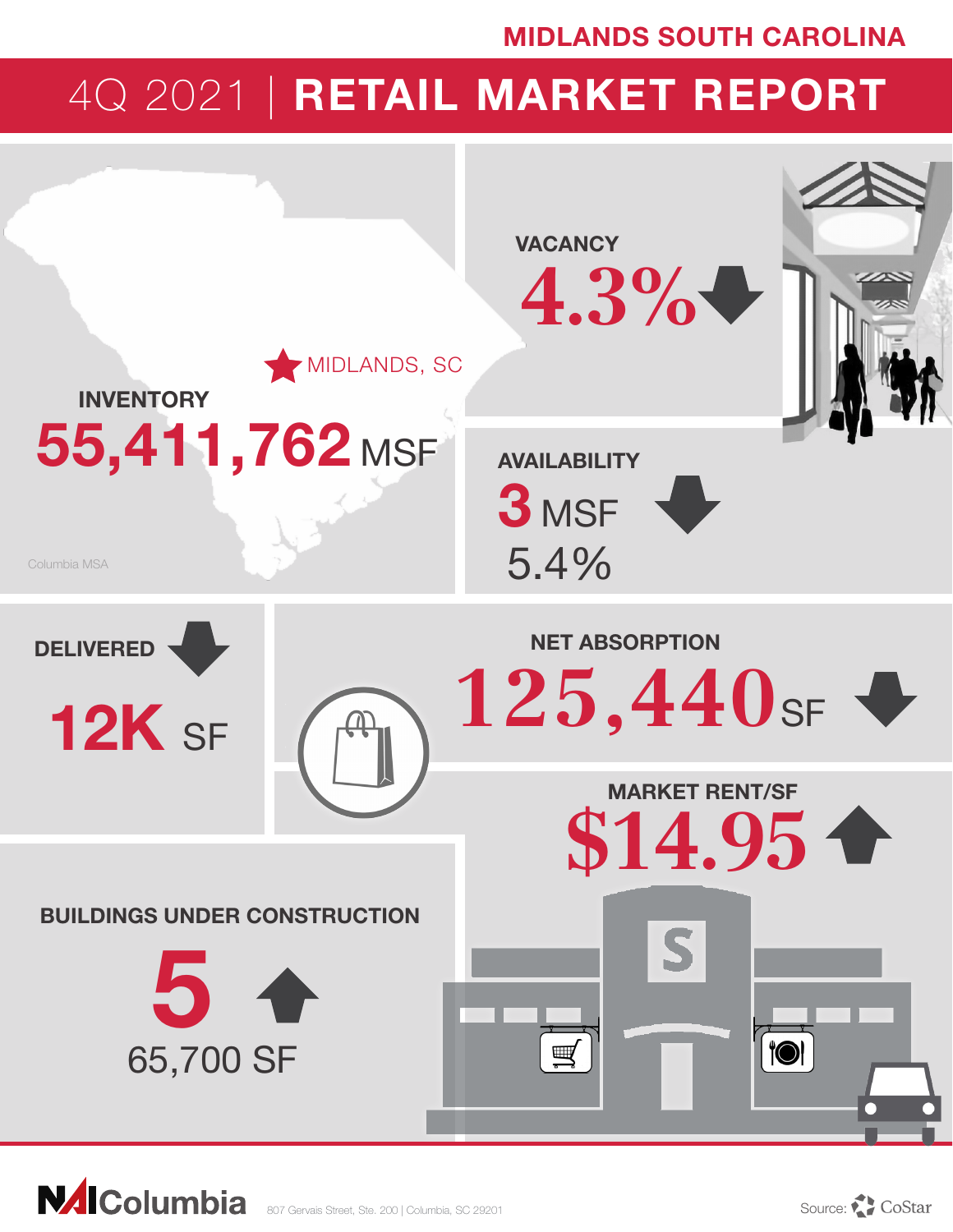# 4Q 2021 | RETAIL MARKET REPORT



## MIDLANDS MARKET REVIEW NOTABLE 4Q TRANSACTIONS

As in most markets, supply additions have been limited as developers grow increasingly wary of spec retail due to uncertainty associated with brick-and-mortar space. The bulk of new construction has been in high-buying-power areas, including the Lexington, St. Andrews, and Northeast Columbia submarkets, as well as West Columbia. While the slowdown in construction has helped keep vacancies low and rent growth stable, demand has begun to return and absorption was positive in 21Q2 through the middle of 21Q4. Discount retailers, grocers, and car dealerships have been among the top types of tenants to sign new leases in 2021.

Retailers and employers here benefit from a business-friendly environment, which has helped the state of South Carolina attract new employers. In recent years, large corporations including Aflac, Capgemini, Amazon, and Mark Anthony Brewing have relocated to or expanded in the Columbia market and added several thousand jobs. The University of South Carolina is also located here and is home to over 30,000 students, with steadily growing enrollment.

MIDLANDS SC DEMOGRAPHICS

Source: CoStar

### RENTAL RATE ABSORPTION Q4: \$18.23 Q3: \$18.03 Q4: 44K SF Q3: 66K SF Q4: 3.7% VACANCY  $Q4: 3.7\%$ CBD + FOREST ACRES INVENTORY: 50.6 MSF INVENTORY: 6.9 MSF



SALE

Ryan Causey, Peyton Bryant, CCIM, sold a 21,000 retail center for \$4.4 million, located at 100 Assembly Street in Columbia, SC





### **SALE**

Ben Kelly, Patrick Chambers & Jack Springs sold a 36,000 retail center for \$1.6 million, located at 3900 North Main Street in Columbia, SC

LEASE

Patrick Palmer, CCIM and Bobby Balboni leased 36,600 SF of retail space in the High Point on Decker retail center to AFS Beauty